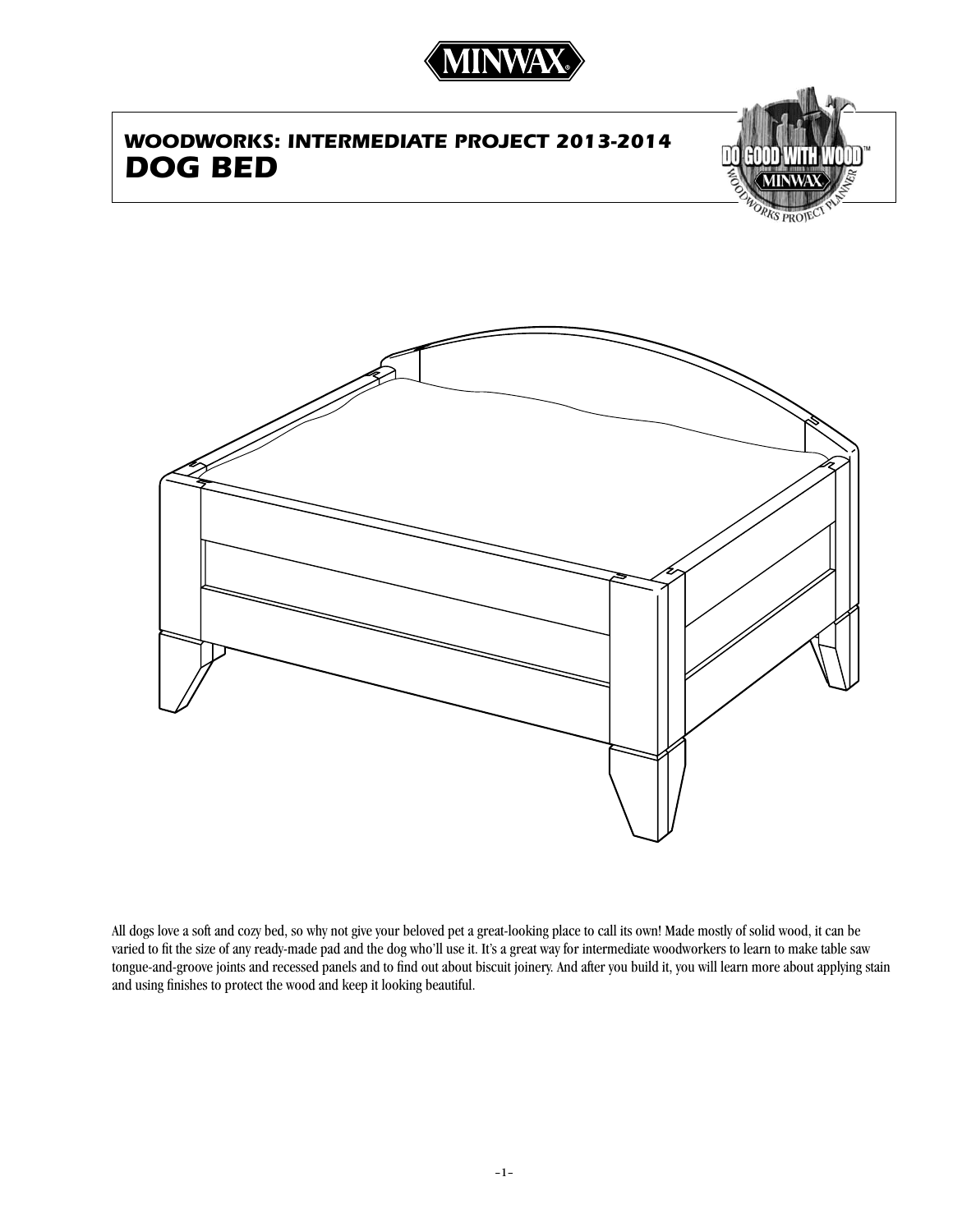## *tools required*

#### **Hand Tools**

– Adjustable square

#### **Power Tools**

- Table saw
- Router table
- Band saw
- Drill with drum sander
- Orbital or finish sander

#### **Miscellaneous**

- Tape measure
- Pencil
- Wood glue
- Safety glasses
- 120- and 220-grit sandpaper
- Sanding block
- Clean, lint-free cloths
- Respirator
- Gloves for finishing
- Mineral spirits, for cleanup of oil-based finishes
- Good quality, natural-bristle brush

### *SHOPPING LIST*

#### **Recommended Wood:** Solid oak and hardwood veneer plywood

**Note:** Dimensions for this piece correlate with a pad that is 14-1/2" x 21". Buy the dog bed pad before starting your project to make sure the dimensions work out.

| Parts<br>A, B, C, D, E, F, G, H, I, J, K | <b>Material</b><br>$3/4" \times 7-1/4"$ solid oak  | Quantity<br>8' |
|------------------------------------------|----------------------------------------------------|----------------|
|                                          | 3/4" plywood<br>or<br>$3/4$ " solid wood, glued up | $2' \times 2'$ |
| #10 Biscuits                             |                                                    | 8              |

**Pad:** Petco Orthopedic Dog Mat, www.petco.com

### *cutting list*

**Note:** Dimensions are for the recommended pad are 2-1/2" x 14-1/2" x 21", which are the inside dimensions of the bed. For larger or smaller or thicker pads, the stile, rail, panel, and mattress board dimensions will need to be changed accordingly. For example, if the pad is 2" wider and deeper, make all the rails 2" longer.

| Overall dimension: $2-1/2$ " x $14-1/2$ " x $21$ " |                       |                       |                                                                 |  |
|----------------------------------------------------|-----------------------|-----------------------|-----------------------------------------------------------------|--|
| Part                                               | <b>Name</b>           | Qty                   | <b>Dimension</b>                                                |  |
| A                                                  | Front & Back Rails    | 3                     | $\frac{3}{4}$ " × 2" × 19 $\frac{1}{4}$ "                       |  |
| B                                                  | Headboard Rail        | 1                     | $\frac{3}{4}$ " × 5 $\frac{1}{2}$ " × 19 $\frac{1}{4}$ "        |  |
| C                                                  | Side Rail             | 4                     | $\frac{3}{4}$ " × 2" × 12 $\frac{3}{4}$ "                       |  |
| D                                                  | <b>Front Stiles</b>   | 2                     | $3/4$ " $\times$ 2" $\times$ 6"                                 |  |
| E                                                  | <b>Back Stiles</b>    | 2                     | $3/4$ " $\times$ 2" $\times$ 8"                                 |  |
| F                                                  | <b>Side Stiles</b>    | 4                     | $\frac{3}{4}$ " × 1 $\frac{1}{4}$ " × 6"                        |  |
| G                                                  | Side Panels           | 2                     | $\frac{1}{4}$ " × $2^{11}/16$ " × $12^{11}/16$ "                |  |
| H                                                  | <b>Front Panels</b>   | 2                     | $\frac{1}{4}$ " × $\frac{2^{11}}{16}$ " × $\frac{19^{3}}{16}$ " |  |
| L                                                  | Side Legs             | 1 (Glue-up Dimension) | $\frac{3}{4}$ " × 1½" × 15"                                     |  |
|                                                    | Front & Back Legs     | 1 (Glue-up Dimension) | $\frac{3}{4}$ " × 2" × 15"                                      |  |
| K                                                  | <b>Inside Corners</b> | 4                     | $\frac{3}{4}$ " × 1 $\frac{1}{4}$ " × 3 $\frac{3}{4}$ "         |  |
| L                                                  | <b>Mattress Board</b> | 1                     | $\frac{3}{4}$ " × 14 <sup>7</sup> /16" × 20 <sup>15</sup> /16"  |  |

## *WOOD FINISHING PRODUCTS*

#### **Recommended Finish**

Prep: Minwax® Pre-Stain Wood Conditioner (oil-based) Stain/Finish: Minwax® PolyShades®, Pecan, Gloss

#### **Alternate Finish**

- Prep: Minwax® Pre-Stain Wood Conditioner (oil-based)
- Stain: Minwax® Wood Finish™, English Chestnut
- Finish: Minwax® Fast-Drying Polyurethane, Semi Gloss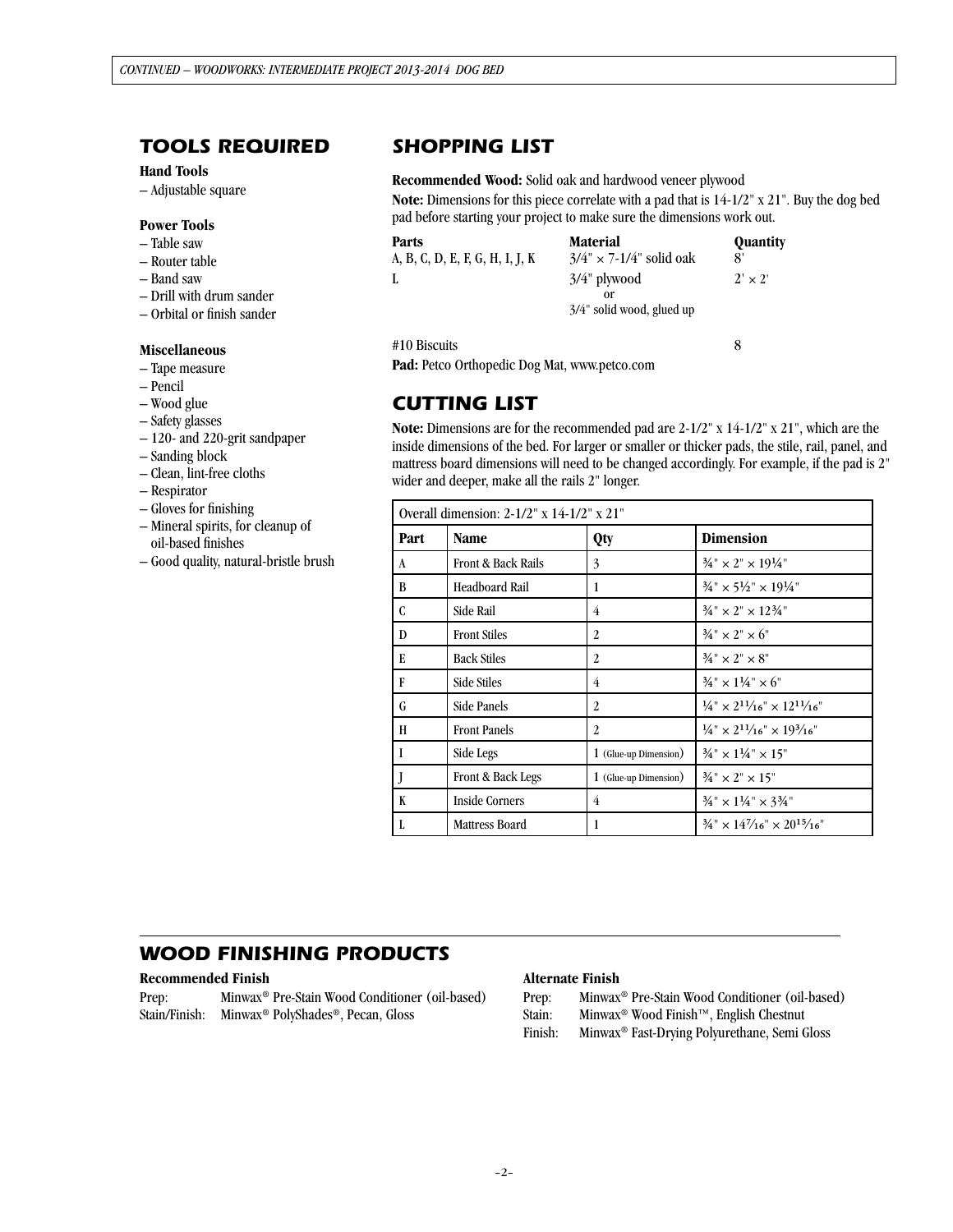### *BEFORE YOU BEGIN*

Good craftsmanship begins and ends with good work habits, so make the following steps part of your routine workshop practice. If you have any doubts or questions about how to proceed with a project, always discuss them with your shop instructor.

- Carefully and fully review plans and instructions before putting a tool to the project lumber.
- Work sensibly and safely. Wear safety goggles. Wear the appropriate respirator whenever making sawdust or working with thinners or other solvents.
- At the end of every work session, clean up your shop area and put away all portable tools.

## *CUTTING AND ASSEMBLY*

**1.** Cut the rails (A,B, and C) and the stiles (D and E) to length. Note that the back stiles (E) are cut longer than the finished length. If you are making panels G and H from board stock and not plywood, start by ripping the thickness of 3/4" stock in half and then planing it down to 1/4" (see Fig. 1).

**2.** Using a ripping blade in the table saw, cut the grooves for the panels. Set the blade to a height of 3/8". Position the table saw fence so that two passes with each face against the fence produce a groove just wide enough to receive the panel material; this ensures that the grooves will be centered in the edges of the stiles and rails (see Fig. 2). If a sliver of material remains in the middle, reset the fence to remove it after first making all the grooves.

*Woodworker's Tip: Use a flat top-grind blade for this process to get a flat bottomed groove. Make test cuts in scrap that's exactly the same thickness as the project material. Set the height of the blade to 3/8". Use a feather board to hold the material tight to the fence and a push stick to push the stock past the blade.* 

**3.** Set up a 1/2" dado head in the table saw. Set the height of the dado at 1/4" and set the fence so 3/8" of the dado head projects past the fence.

**4.** Make test cuts in scrap exactly the same thickness as the project material. Form a tongue by making two passes over the dado blade, flipping the piece between cuts.

**5.** Adjust the dado height and the fence position until the tongue fits perfectly into the groove.

**6.** When cutting the tongues for A, B, and C, add a sacrificial fence to the miter gauge to prevent splintering on the exit side of the cuts (see Fig. 3).

**7.** Dry assemble the frames and measure for panels G and H.

**8.** Cut panels G and H to size.

**9.** Sand the panels and inside edges of frame pieces. Be careful not to round over the edges of the frame parts.

**10.** Glue and clamp the frames. Check to make sure each frame is perfectly square.

**11.** Glue together the two leg blanks, I and J (see Fig. 4).

**12.** After the glue dries, cut the L-shaped piece to 7" long, enough for two 3" legs. It's easier to do the rest of the work on the legs using two long pieces rather than four short ones.

*Woodworker's Tip: Leaving the leg material slightly (1/16") thicker than the rail material will add visual interest to the result, creating a slight reveal between the bottom edge of the panels and top edge of the legs.*

**13.** Lay out the leg angle by striking lines 1/4" from the inside corners and 2" from the bottom ends of the legs (see Fig. 5).

**14.** Cut the angle on a bandsaw. Sand the cuts.

**15.** Cut the legs to their final length, 3".

**16.** Set up a 45-degree chamfer bit in the router table.

**17.** Set the height of the bit to 1/8" and chamfer the top edges of the legs. Use a back-up board to prevent splintering and to stabilize the leg.

**18.** To lay out the headboard (B), draw a line perpendicular from the middle of the top edge and make a mark from the edge so that the dimension from the mark to the bottom edge is 5-1/2". Make a mark on each stile (E) 6-1/4" from the bottom end.

**19.** Put small clamps at these two marks. Set a thin flexible stick between them and then pull the stick back to the mark on the headboard. Trace the resulting curve on the stiles and the headboard (see Fig. 6).

**20.** Using the band saw, cut the headboard curve and sand edges.

**21.** Lay out the biscuit slots, 2 per corner. The centers should be 1-1/2" from the edge (see Fig. 7).

**22.** Cut the slots for #10 biscuits.

**23.** Dry assemble the footboard corners. Mark the location of the inside corner on the footboard.

**24.** Set up a 1/4" round-over bit in a router table. Round over the top corners of the side rails completely, from end to end. Round over the outside corner of the footboard completely from end to end. Round over the inside corner of the footboard by stopping at the pencil lines indicating the location of the inside corner. Round over both outside corners of the top of the headboard.

**25.** Sand all parts in direction of the wood grain.

**26.** Glue and clamp the bed assembly, making sure it's square and that the bottom edges are perfectly flush, panel to panel (see Fig. 8).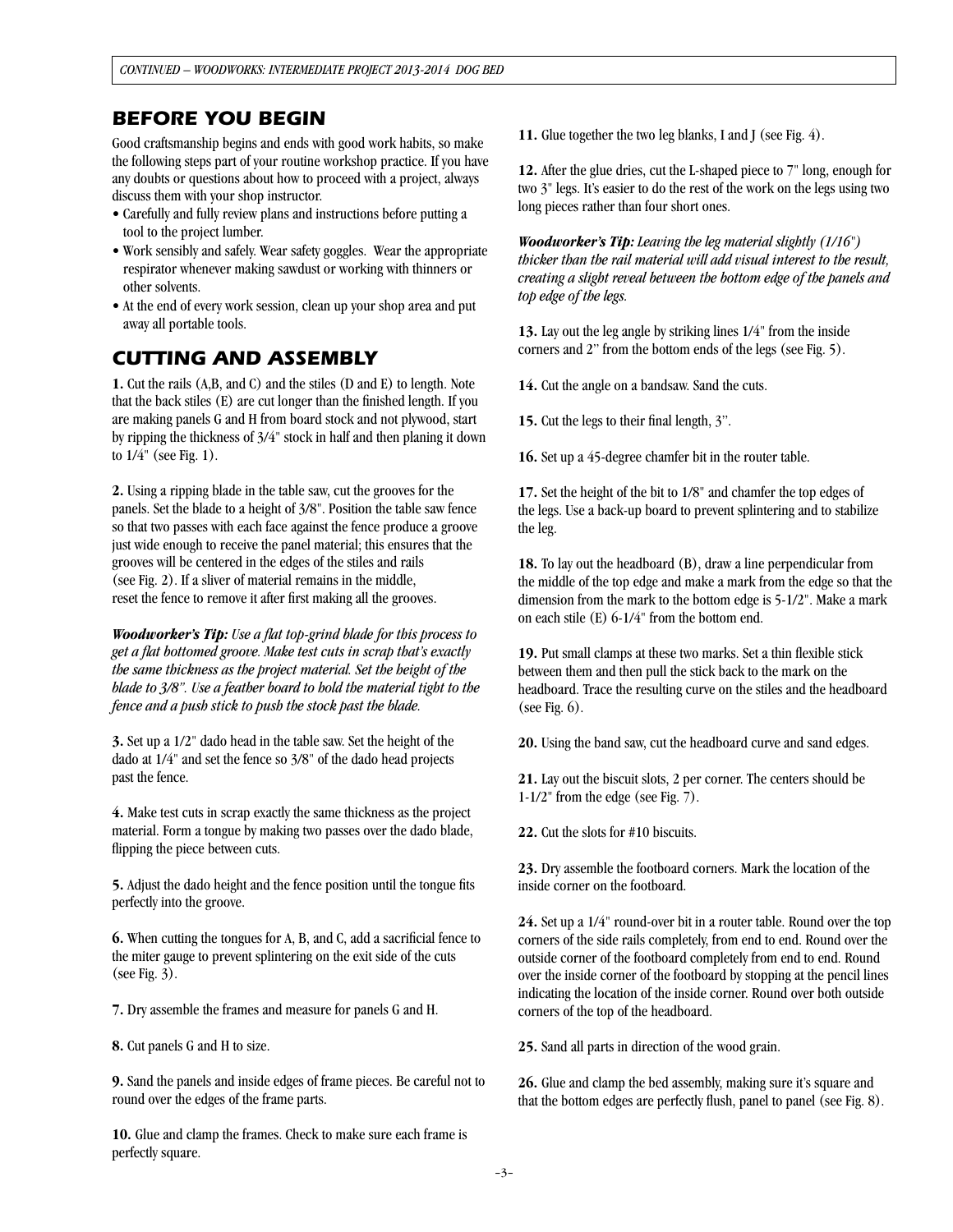*Woodworker's Tip: Be sure to wipe off any excess glue immediately. Dried glue will seal the pores of the wood and prevent it from absorbing your wood stain. Use an absorbent cloth soaked in water to remove the excess. Make sure the cloth is soaked (not just damp) with water. The water will dilute the glue, permitting the fibers of the cloth to absorb the glue with the excess water.* 

**27.** Make the inside corners, K. The dimensions given, using a 3/4" thick mattress board, leave 2-1/2" from the top of the mattress board to the top of the rails. If you use a different dog pad (of different thickness) you may need to change the length of the inside corners.

**28.** Glue and clamp the inside corners, K, into the rail assembly. The corners need to project 1" past the bottom edge of the rails.

*Woodworker's Tip: Instead of measuring for uniform projection of the inside corners, make a 1" spacer and position them with it. If you are making a large dog bed, add additional support for the mattress board by gluing additional blocks to the inside faces of the panels.*

**29.** The footboard still has a square outside corner that needs to be rounded to match the other corners. This can easily be done by hand sanding.

**30.** Sand the exterior surfaces of the bed.

**31.** Glue and clamp the legs to the inside corners (see Fig.9). The chamfering done earlier on the top of the legs helps mask any irregularities between the legs and the panels.

**32.** Cut plywood or solid wood to make the mattress bottom (L). Solid wood should be edge-joined with glue. After finishing, set L in place. In order to facilitate cleaning do not fasten the mattress board in place.

### *STAINING AND FINISHING*

*Woodworker's Tip: Though you may be tempted to cut short your sanding, preparation, and application time, don't do it. These tasks are very important steps in obtaining a high-quality finish. Remember, it is the finish, just as much as the fit and smoothness of the parts, that will have an impact on how people judge your craftsmanship. To ensure an excellent result, follow the steps listed in this section as well as the instructions the finish manufacturer puts on its products.*

#### **FINISHING TIPS**

- Test the stains and finishes you are planning to use on scraps of wood. On the back of the scrap, mark the stain/finish combination and the type of wood. Allow all samples to dry thoroughly before making your final finish selection. Save your samples for quick reference on future projects.
- All stains and finishes must be allowed to dry thoroughly between coats. Remember that drying times can vary due to temperature, humidity and other climatic conditions.
- If you have some leftover stain or finish, wipe the can rim so that stain or finish in the rim won't dry out and prevent the lid from forming a tight seal.

#### **Before you stain**

Carefully sand the parts in the direction of the grain. Start with 120-grit paper and finish with 220-grit. Remove all the sanding dust. Then proceed with the stain and finish of your choice.

#### **RECOMMENDED STAIN AND FINISH**

**1.** Before applying Minwax® PolyShades®, apply Minwax® Pre-Stain Wood Conditioner (oil-based), following the directions on the can. Applying a pre-stain conditioner will help to ensure even absorption of stain and prevent blotchiness.

**2.** Apply Minwax® Polyshades® following the label directions. Use a good quality, natural-bristle brush suitable for use with polyurethane. Stir the can contents thoroughly before starting and periodically during your work session.

**3.** Dip the brush an inch or so into the can, gently tapping it against the inside to remove any excess. Do not wipe. Apply a very thin, even coat following the direction of the wood grain. Make sure to maintain a "wet edge." To minimize brush marks and bubbles after staining, tip off the surface by holding the brush at a 45-degree angle and lightly run the bristles over the entire wood surface. Allow the first coat to dry at least 6 hours.

**4.** For the second coat, sand all surfaces lightly with very fine (000) steel wool. Remove all dust. Apply a second coat of Polyshades®, following the directions above. To achieve a deeper color, you may apply a third coat after 6 hours or longer, repeating the application directions above.

#### **ALTERNATE STAIN AND FINISH**

Alt 1. Before applying Minwax<sup>®</sup> Wood Finish<sup>™</sup>, apply Minwax<sup>®</sup> Pre-Stain Wood Conditioner (oil-based), following the directions on the can. Applying a pre-stain wood conditioner will help to ensure even absorption of stain and prevent blotchiness.

Alt 2. Apply the Minwax® Wood Finish™ color you have chosen using a brush or a clean, lint-free cloth following the directions on the can. A brush will help you get the stain into the inside corners. Allow the Wood Finish™ to sit for about 5 to 15 minutes, and then wipe off any excess. To achieve a deeper color, you may apply a second coat after 4 to 6 hours, repeating the application directions for the first coat. Allow the stain to dry for 24 hours before applying the protective clear finish.

*Woodworker's Tip: When wiping off stain, make certain that your last wipe with the cloth goes with the grain of the wood.*

**Alt 3.** Apply Minwax® Fast-Drying Polyurethane following the directions on the can. Stir Polyurethane thoroughly. Using a good quality, natural-bristle brush, apply a thin coat. Allow the first coat to dry for 4 to 6 hours

**Alt 4.** To apply a second coat, sand all surfaces lightly with 220-grit sandpaper. Dust off and wipe all surfaces with a cloth lightly dampened with mineral spirits. Apply a second coat and set the piece aside to dry for 4 to 6 hours.

**Alt 5.** If desired, apply a third coat following step Alt 4. Allow the final coat to dry 24 hours before normal use of the piece.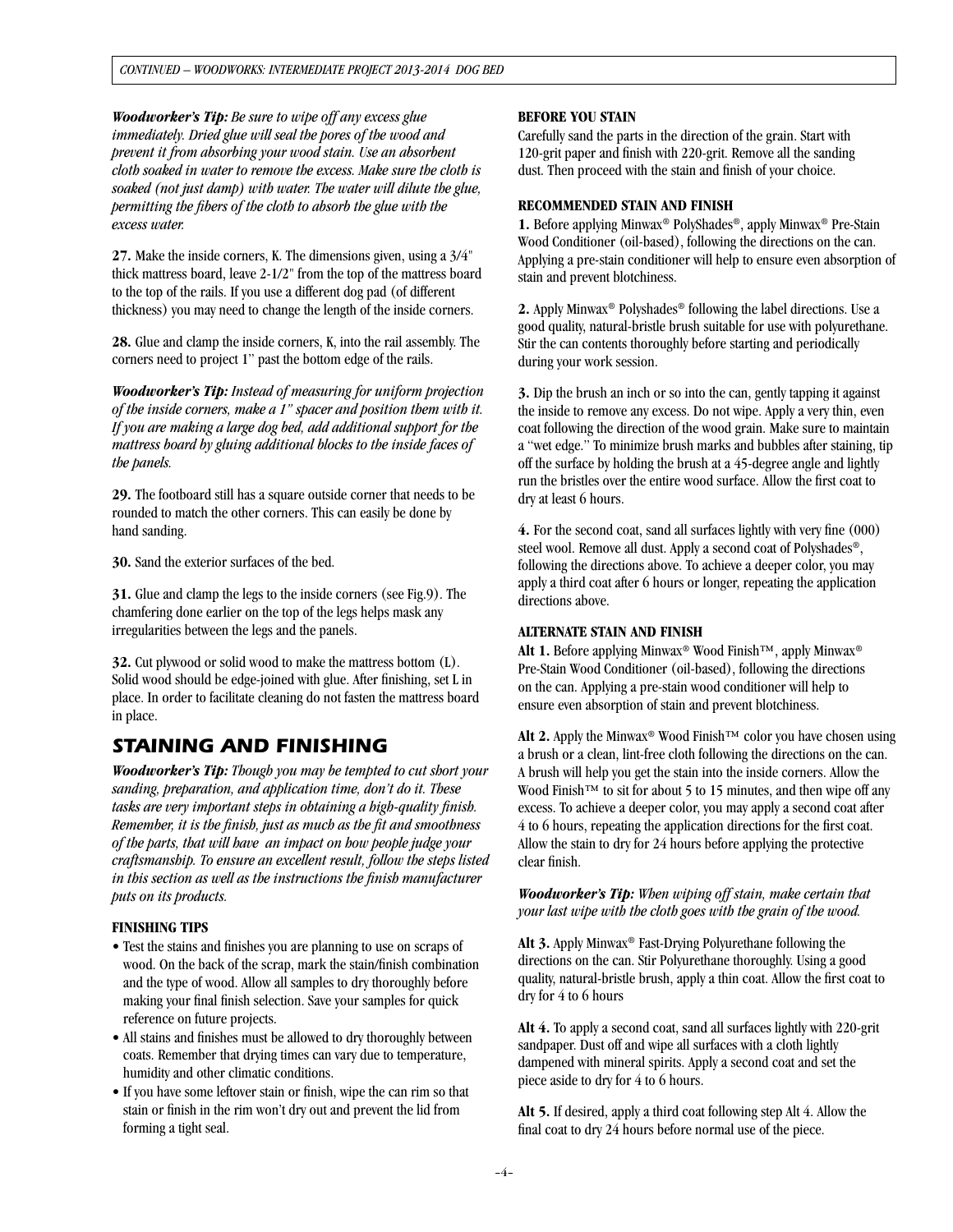#### **PRODUCT SAFETY**

For your safety and the safety of those you work with, always read and follow the safety warnings that manufacturers print on their labels.

**WARNING!** Removal of old paint by sanding, scraping, or other means may generate dust or fumes that contain lead. Exposure to lead dust or fumes may cause brain damage or other adverse health effects, especially in children or pregnant women. Controlling exposure to lead or other hazardous substances requires the use of proper protective equipment, such as properly fitted respirators (NIOSH approved) and proper containment and cleanup. For more information, call the National Lead Information Center at 1-800-424-LEAD (in U.S.) or contact your local health authority.

**DANGER:** Rags, steel wool, other waste soaked with oil-based stains and clear finishes, and sanding residue may spontaneously catch fire if improperly discarded. Immediately place rags, steel wool, other waste soaked with oil-based products, and sanding residue in a sealed, water-filled metal container. Dispose of in accordance with local fire regulations.

#### **When using oil-based wood finishing products: CAUTIONS: CONTAINS ALIPHATIC HYDROCARBONS.**

Contents are **COMBUSTIBLE.** Keep away from heat and open flame. **VAPOR HARMFUL.** Use only with adequate ventilation. To avoid overexposure, open windows and doors or use other means to ensure fresh air entry during application and drying. If you experience eye watering, headaches, or dizziness, increase fresh air, wear respiratory protection (NIOSH approved), or leave the area. Avoid contact with eyes and skin. Wash hands after using. Keep container closed when not in use. Do not transfer contents to other containers for storage.

**FIRST AID:** In case of eye contact, flush thoroughly with large amounts of water for 15 minutes and get medical attention. For skin contact, wash thoroughly with soap and water. In case of respiratory difficulty, provide fresh air and call physician. If swallowed, call Poison Control Center, hospital emergency room, or physician immediately.

#### **DELAYED EFFECTS FROM LONG-TERM OVEREXPOSURE.**

Contains solvents, which can cause permanent brain and nervous system damage. Intentional misuse by deliberately concentrating and inhaling contents may be harmful or fatal.

**WARNING:** This product contains a chemical known to the State of California to cause cancer and birth defects or other reproductive harm.

#### **DO NOT TAKE INTERNALLY. KEEP OUT OF REACH OF CHILDREN.**

CONFORMS TO ASTM D-4326. Contact a physician for more health information.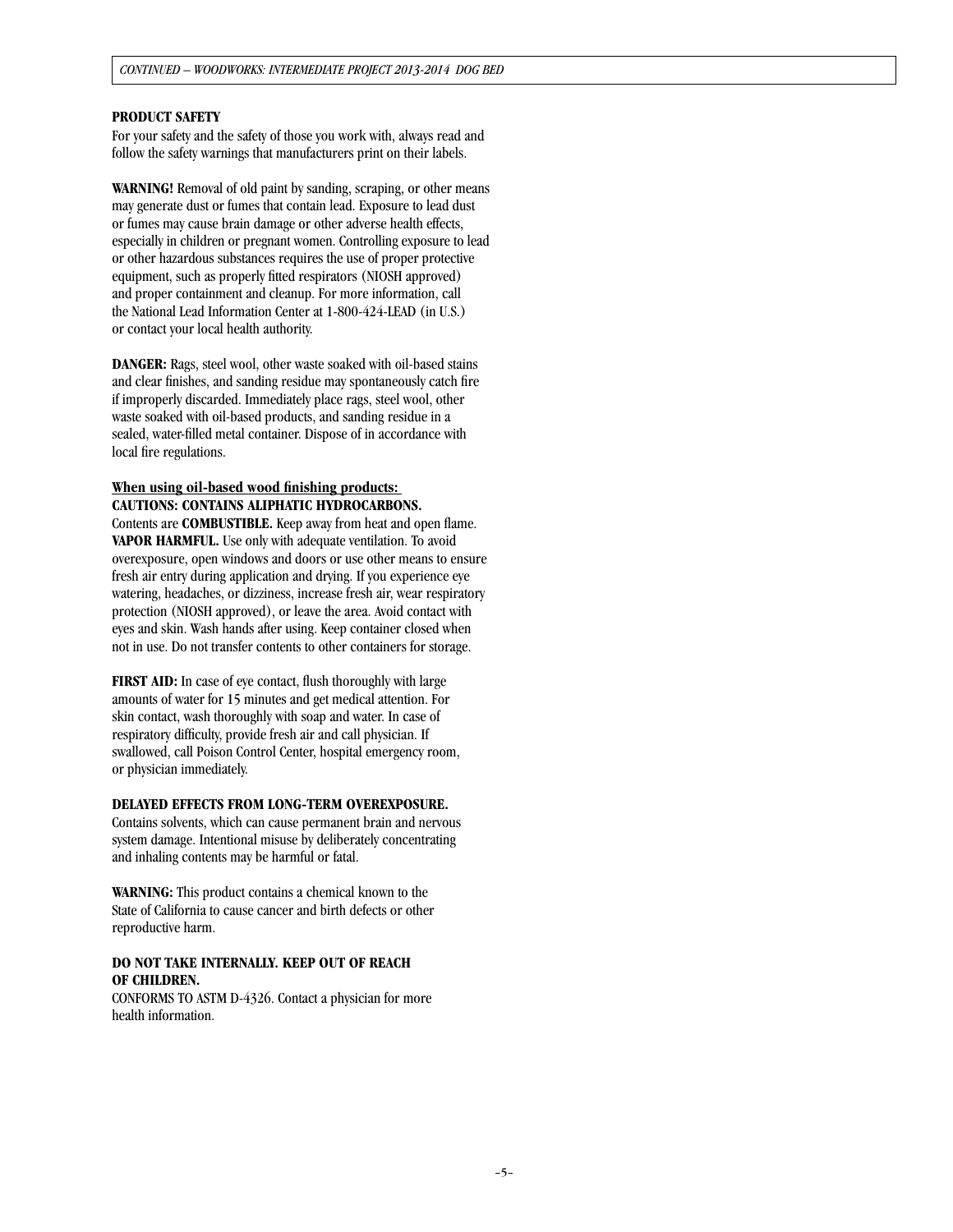### *CONTINUED – WOODWORKS: intermediate project 2013-2014 Dog Bed*

## *FIG 1.*

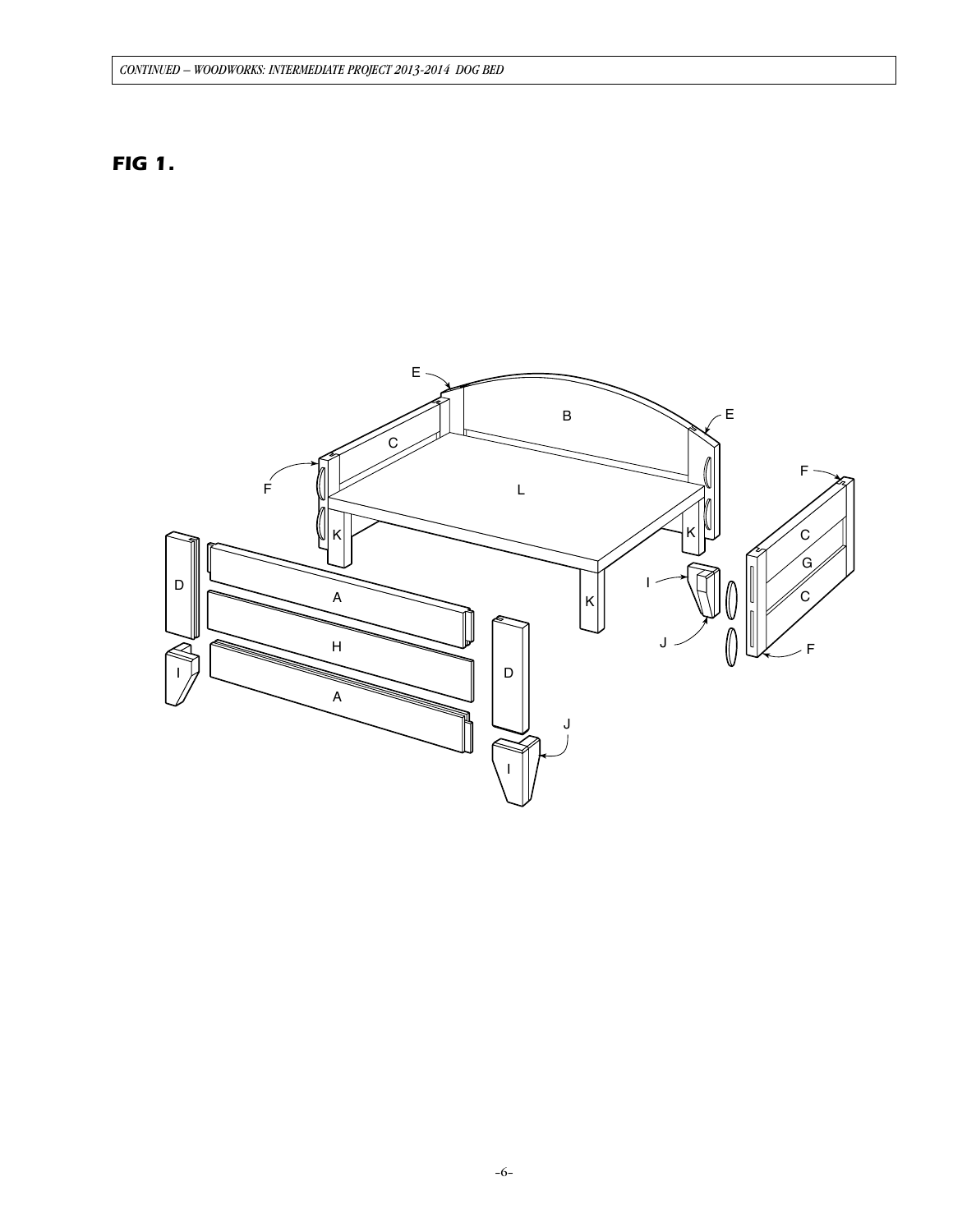





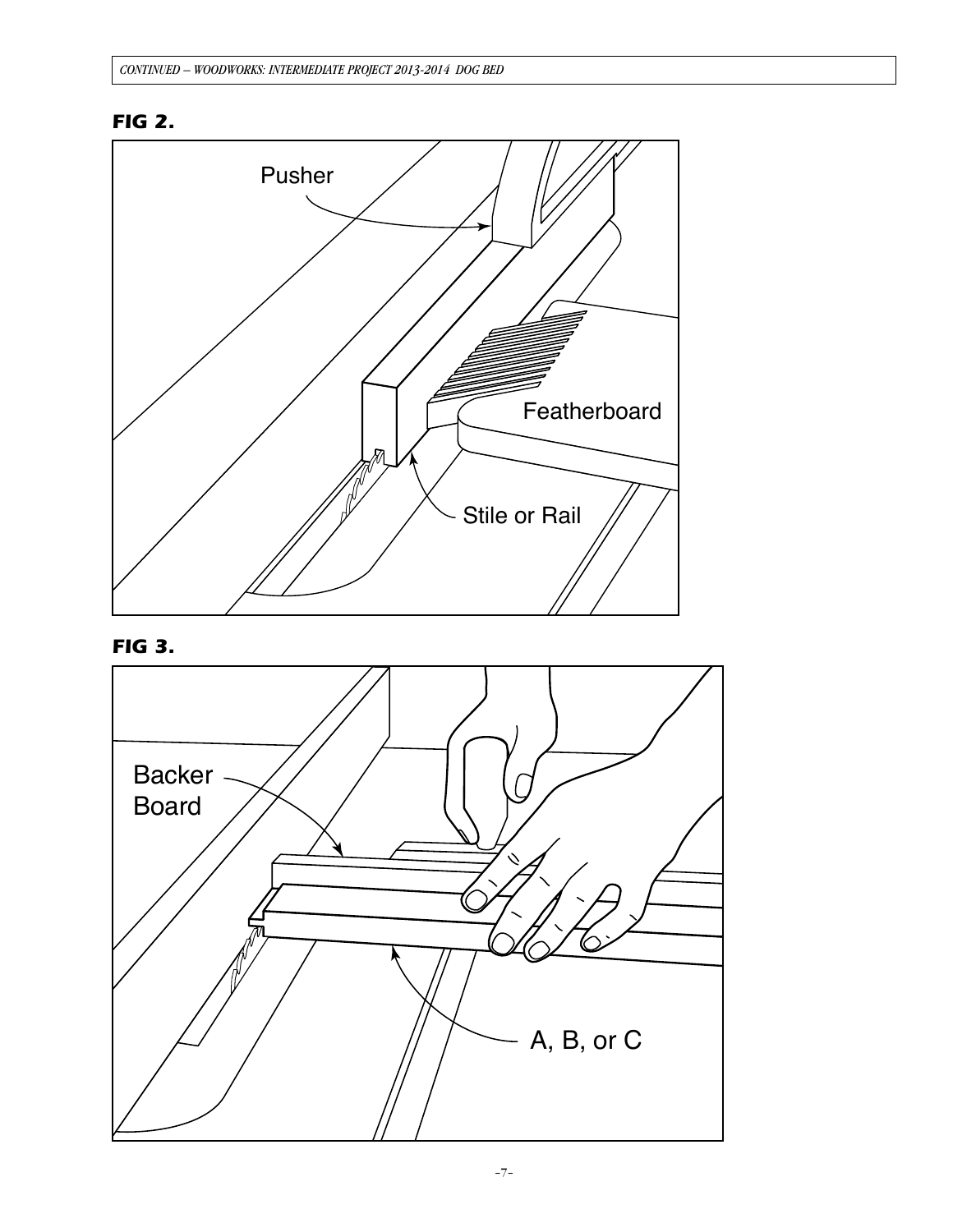## **FIG 4.**



**FIG 5.** 

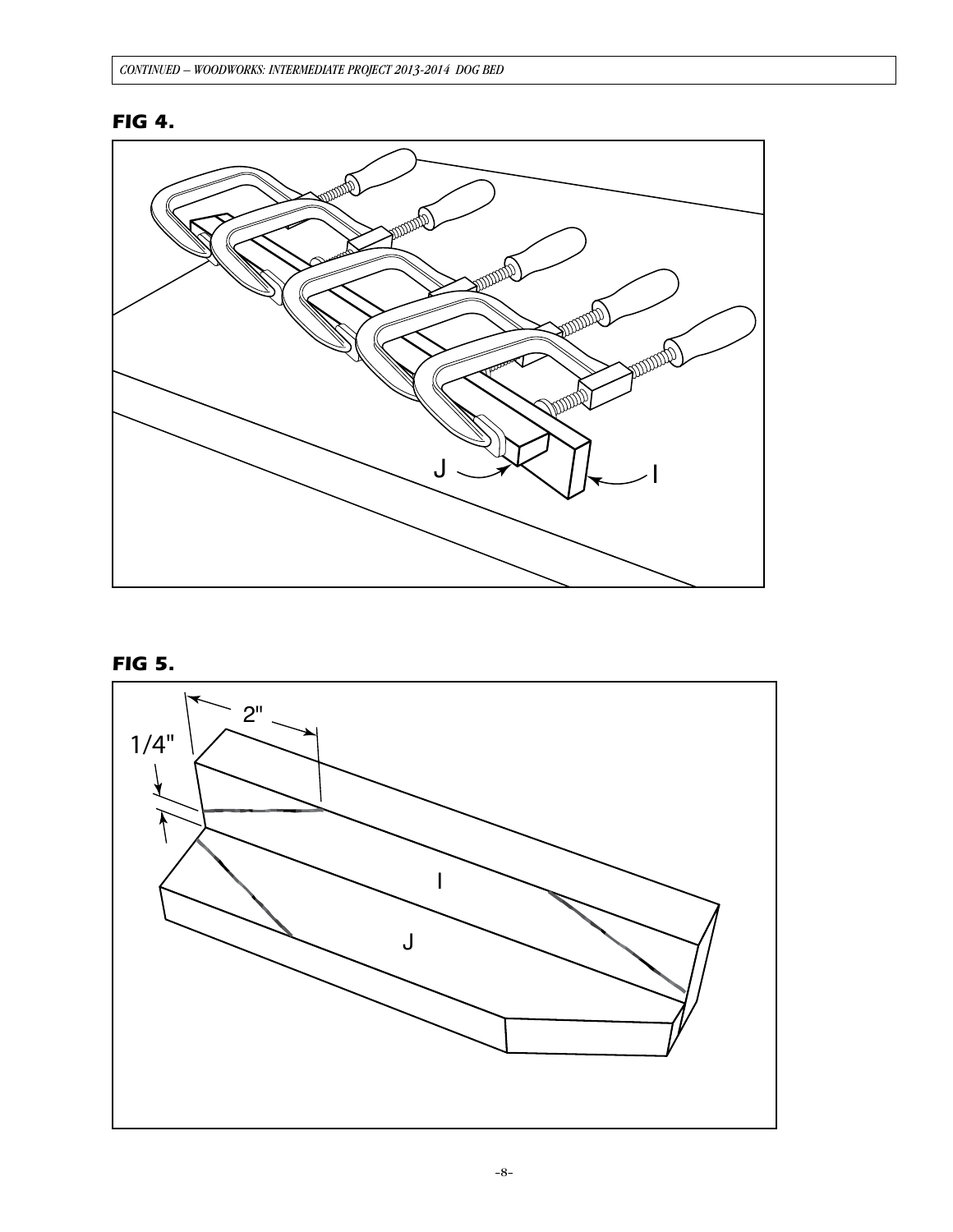# *FIG 6.*